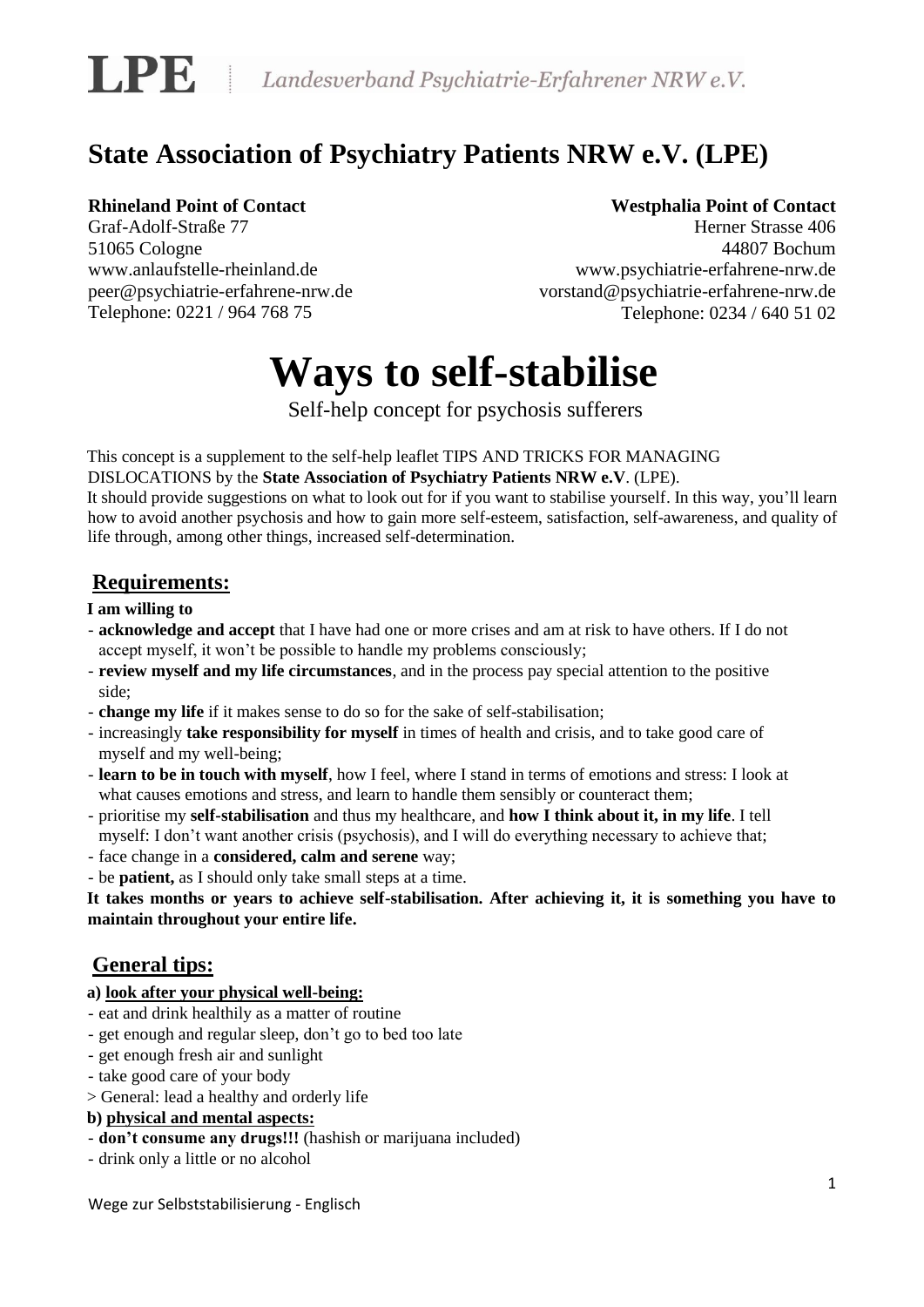# LPE Landesverband Psychiatrie-Erfahrener NRW e.V.

- don't ingest a lot of pleasure poisons such as coffee, tobacco, black tea, cola, or sugar
- provide for physical and mental balance and relaxation, e.g., sports, going for a walk, games (no exaggerated physical exertion)
- develop habits and routines that are good for you
- treat yourself more often and focus on the positive things in life

- pay attention to your sexual needs - an orgasm is relaxing and balancing, although sexual abstinence may also be the right choice

#### **c) medical aspects:**

- join a self-help group (also a social aspect)
- look for a doctor who can provide comprehensive education, who takes the time to talk, who makes you responsible for yourself, who is prepared to negotiate, and who can work in a spirit of partnership/self-determination
- if necessary, take along a trustworthy person who is also a psychiatry patient to help with the treatment
- handling of medication:

One should handle medication with particular responsibility and be well-informed, take responsibility for yourself, and be very careful.

Those who still need it should take it regularly and not forget to take it. You can talk to your doctor about reducing the medication or stopping it altogether, but don't change or discontinue the drugs on your own authority (trust works both ways).

If the diagnosis improves or when a stable state is reached, imprudent, improper reduction/discontinuation can lead you back into a crisis!

The following principles apply:

- 1. Medicines cannot cure; they cannot fight or remove the causes; they can only alleviate symptoms.
- 2. As little as possible, only as much as necessary.
- 3. You should know the effects, side effects, and late sequelae. The psychopharmaceutical consulting service of the Federal Association of Psychiatry Survivors [Bundesverbandes Psychiatrie-Erfahrener e.V] provides detailed, competent advice. Tel.: 0234 / 640 51 02.
- talk to you doctor and/or therapist about the subject matter of your psychosis and process it, e.g., paranoid thoughts
- arrange or work out a contingency plan with your doctor
- maintain contact with your doctor when things are going well
- conclude a treatment agreement with the clinic
- inform yourself (e.g., books, Internet, discussions, courses on psychology)

#### **d) social aspects:**

On the road to self-stabilisation, it is very important for your mental balance that your interpersonal environment is reasonably amenable (relatives, partner, friends, colleagues). It is better to avoid those people with whom this is not possible.

- agree on a crisis plan with your relatives/friends

- create a personal crisis network independent of institutions (relatives, partner, friends, and support group)

- ensure that you have sufficient human contact, don't isolate yourself
- maintain contact with people outside the self-help group and the psychiatric field
- don't suppress the mental crises that you've had, but rather process them see what you can still do and have achieved, and not what you can't do. Be positive.
- explore what is good for you and what does not do you good
- strive for realistic self-perception and check that your thoughts and plans stroke with reality
- don't suppress problems, but talk about them with people you trust

Wege zur Selbststabilisierung - Englisch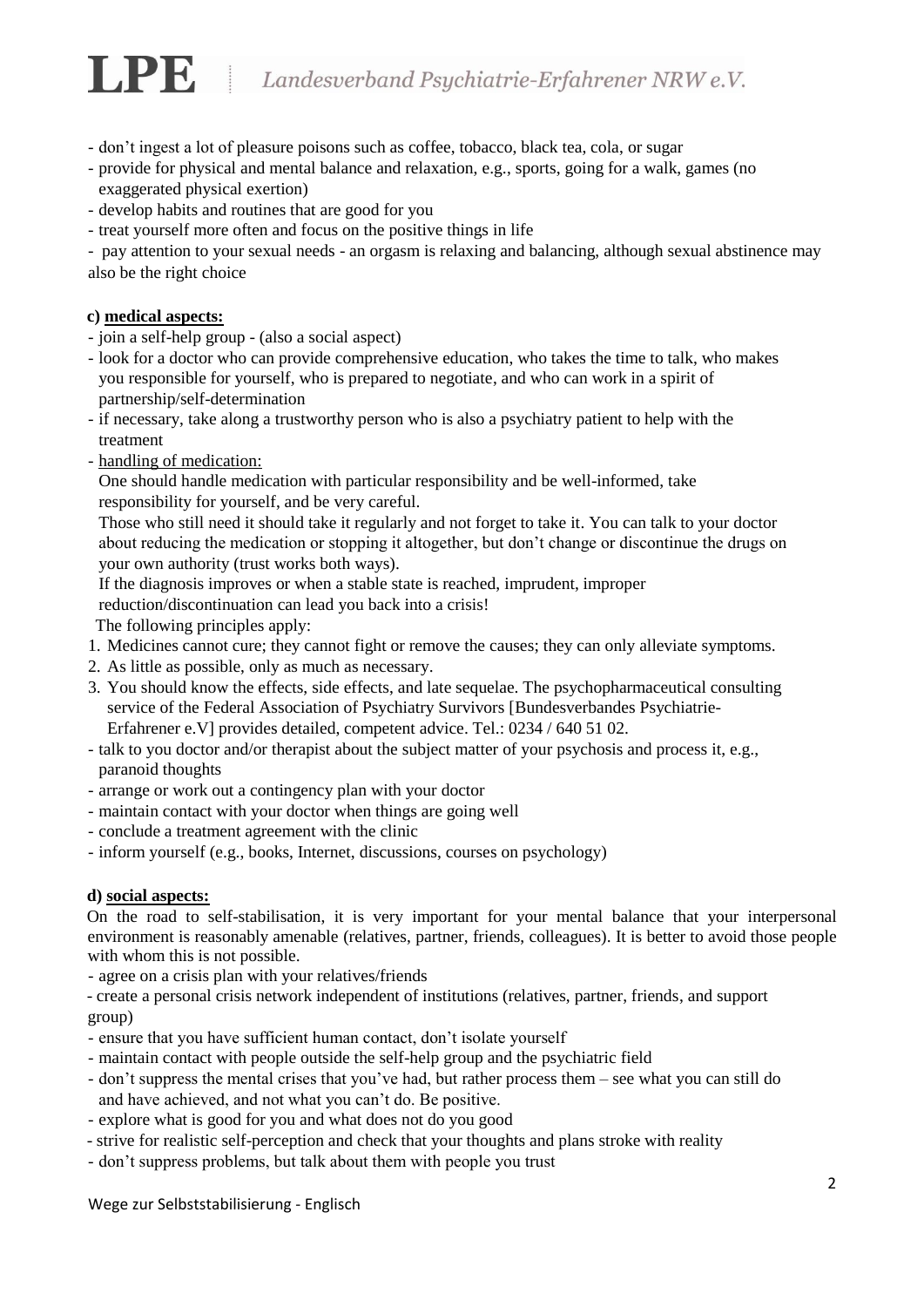- set boundaries for yourself and sometimes also for others, and keep them even within a self-help group
- if possible, look for a job/employment that interests you and does not overburden you or underdemand from you
- treat yourself and others with care

## **Stress management:**

What is stress? Very high mental and physical strain, which can lead to illness. Many people feel that something is happening to them during psychosis, but they preemptively had too much stress or too much pressure put on them.

According to the vulnerability-stress-coping model, mentally ill people are particularly vulnerable, sensitive, thin-skinned, and prone to stress. Basically, any person with high mental stress can experience psychosis. Strains of various kinds can trigger stress and cause a vulnerable person in the borderline area to have an acute psychosis. These can be sudden, heavy burdens or a string of smaller, even everyday challenges. On the other hand, stress to an extent that does not overwhelm you has a positive effect. However, too much positive stress, in conjunction with overactivity, can also destabilise you.

To prevent a new crisis, you must manage the stress, i.e., the burdens, that you expect yourself to cope with.

#### **How do I know that I'm reaching my current personal stress limit?**

When I feel **the first signs of stress**, which can be these:

- feeling weak or nervous
- not being able to relax properly
- not being able to switch off thoughts
- head-, stomach- or backache
- first sleep disturbances (e.g., waking up at night, immediately being wide awake with thoughts very present)
- irritability
- not being able to concentrate on certain things (e.g., reading a book)

#### **What should I do then?**

#### **Immediate stress release**

- I turn off some stressors, i.e., cancel or postpone some things that I have planned
- I try to relax consciously, do things that make me happy, and change my thoughts (e.g., meeting friends, walking in the woods).
- I get a preventative prescription of a few days' sick leave.
- I become familiar with my stress limits over time.

I commit myself to not using more than **75% of my ability to deal with stress**. In this way, I have a **reserve** for unforeseen events.

#### **What could be stress factors**?

- being unemployed being overworked
- 
- mobbing money problems
- relationship problems and separation being in love
	-
- 
- death of persons close to you constant dissatisfaction
- side effects of medication
- stress that you cause yourself unnecessarily
- conflicts or quarrels with relatives, friends, or colleagues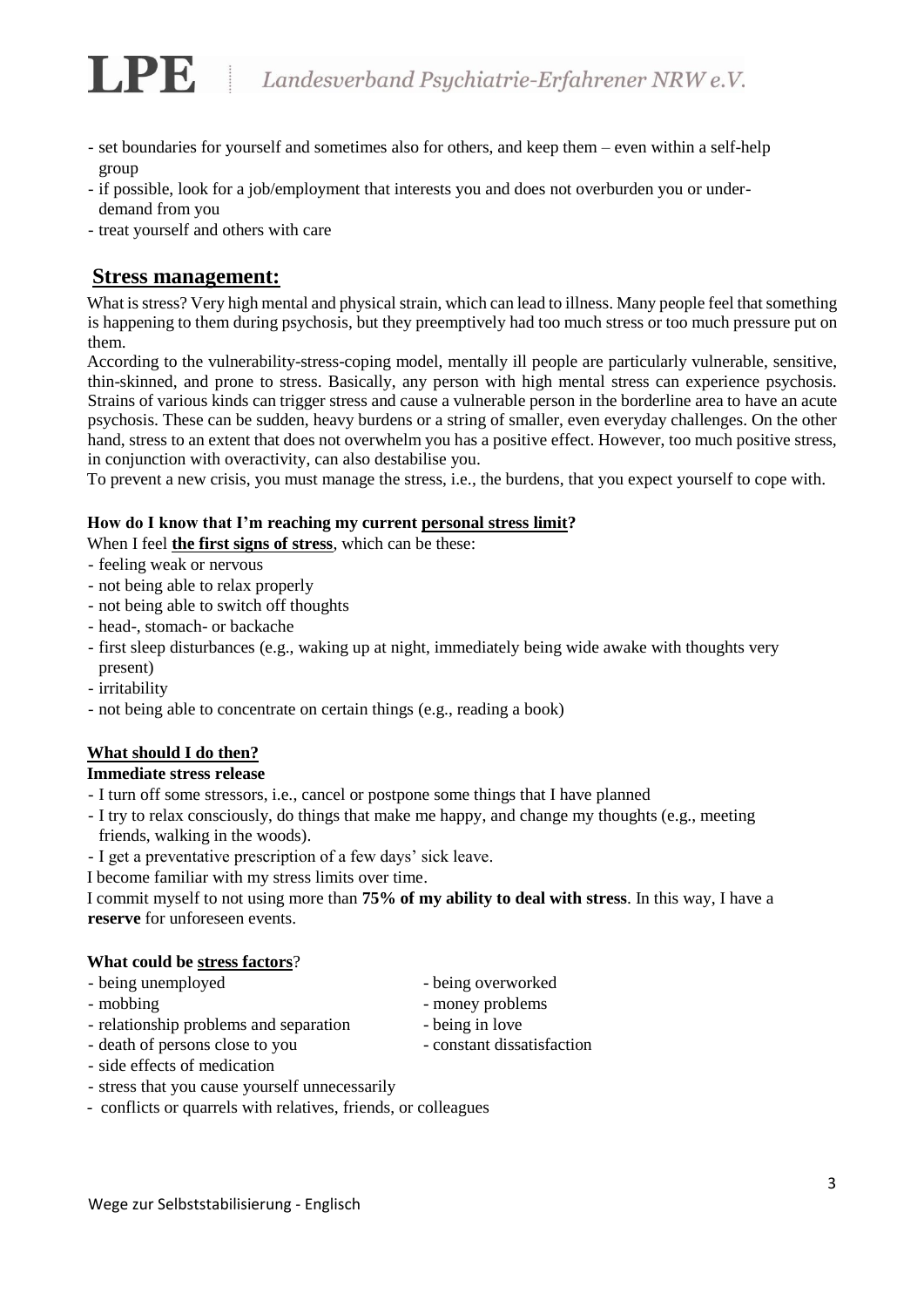**But:** Being insufficiently challenged, boredom, and loneliness, which can lead to the supposed futility of life, are often underestimated stress factors.

#### **How does a crisis (psychosis) announce itself?**

**What skill does one need to recognise a crisis as early as possible? Calm alertness and mindfulness** will help you to observe yourself and be aware of what point you are at. You have to **be honest with yourself**.

#### **Examples of the most important possible early warning signs**:

- strong emotions thinking in circles
- sleep disturbances excessive desire for action or feeling driven
- lack of appetite or thirst anxiety
	- restlessness complete social withdrawal
	- suicidal thoughts depressions
	-
	- high irritability  $\overline{\phantom{a}}$  sensitivity to noise
	- weaker or very strong body awareness
	- feeling overwhelmed by everyday tasks

#### **Everyone should assess their individual early warning signs in this crisis plan.**

#### **What to do now?**

- Reduce stress factors to a minimum and rest
- If necessary, increase your medication or take it in sufficient dosage
- Inform people who will stand by you, who know you well and do not get nervous, and don't withdraw
- If there is no improvement, consult your doctor or contact the crisis service
- If you have doubts about whether you can cope on your own at home, you should go admit yourself
- to a clinic voluntarily, if possible, in the company of a trusted person

It's just thoughts that lead to a crisis (psychosis). You can learn to control and break off thoughts before they remove you from reality. You can and should practice this. By concentrating on your body and consciously relaxing through breathing, thoughts can be turned off. Exercise: I breathe in - I'm at home. I breathe out - I'm at home.

# **Dealing with this concept:**

Self-stabilisation depends on many individual factors that can also affect each other. You should only change a few things at a time to see how this affects you. It is important to find the right measure for yourself and to set small, achievable goals. Under no circumstances should you suddenly change your entire life. It is important not to deceive yourself, nor should you take refuge in self-pity, resentment, and resignation.

First, I give some thought to good crisis preparedness (crisis arrangements, what feels good to me during the crisis, decide when I go to the doctor, etc.). I turn these thoughts into a crisis plan. A treatment agreement and/or an advance order (patient decree, precautionary power, Bochum declaration of intent, psychiatric will) provide additional legal security.

Then I consider which circumstances in my life may have led to my crisis/crises, whether these circumstances still exist, and whether I can change them. I approach any changes carefully and advisedly.

(Mastering the basics requires about as much time and consideration as preparing for the theoretical driver's license exam.)

**People who have understood and internalised this concept get to know themselves and their limits much better and will stabilise if given time. Once stabilisation has been achieved, medications can be reduced gradually or taken variably (assuming you're honest with yourself and in consultation with your doctor).**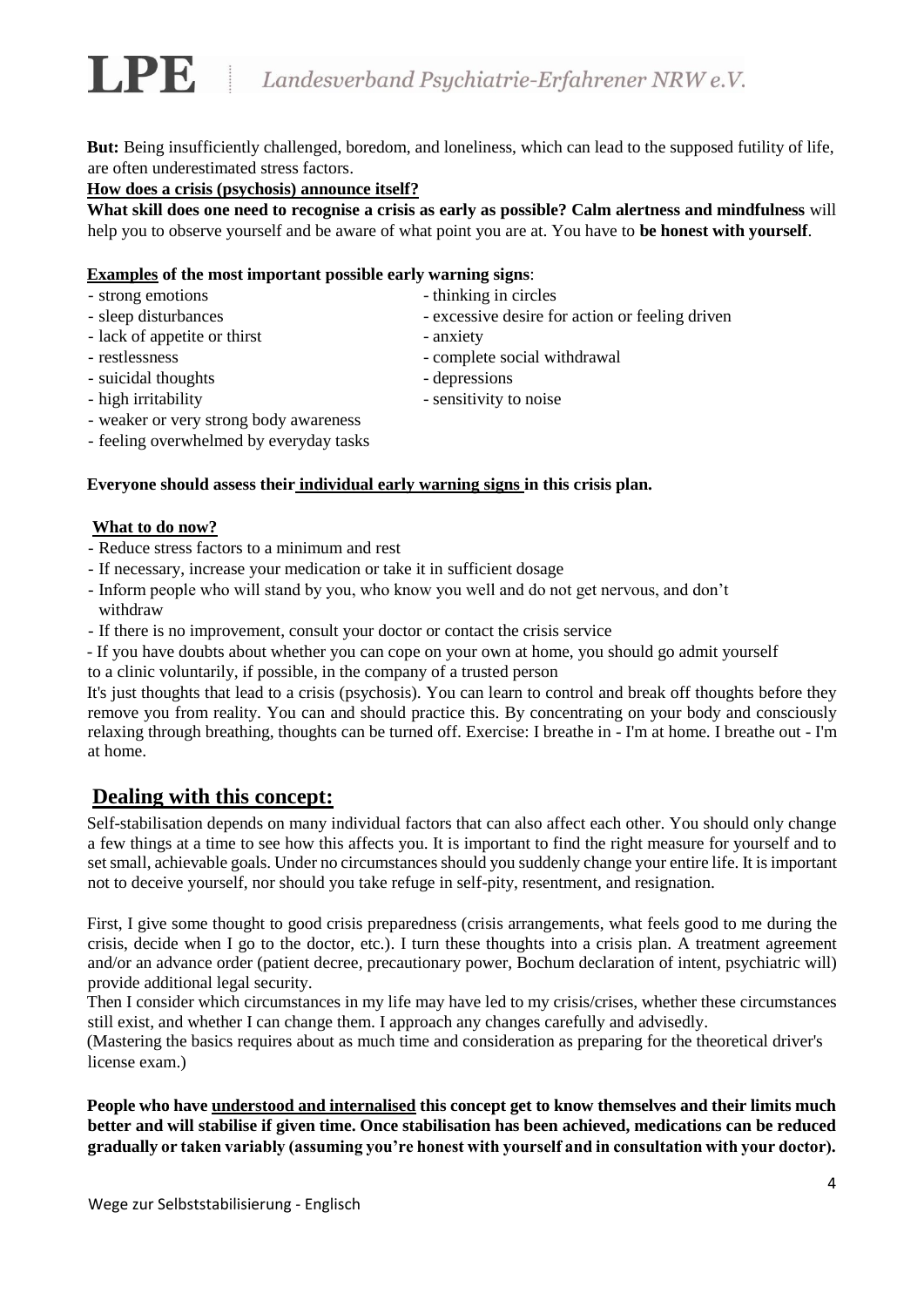

**Many people are at some point in time able to forego medication completely or take it only when necessary.**

**The likelihood of another crisis (psychosis) will diminish because you will notice it earlier and have learned to counter it. If it should happen again anyway: don't lose courage and hope, but rather learn from it and think about what you can do better/differently.** 

Status March 2019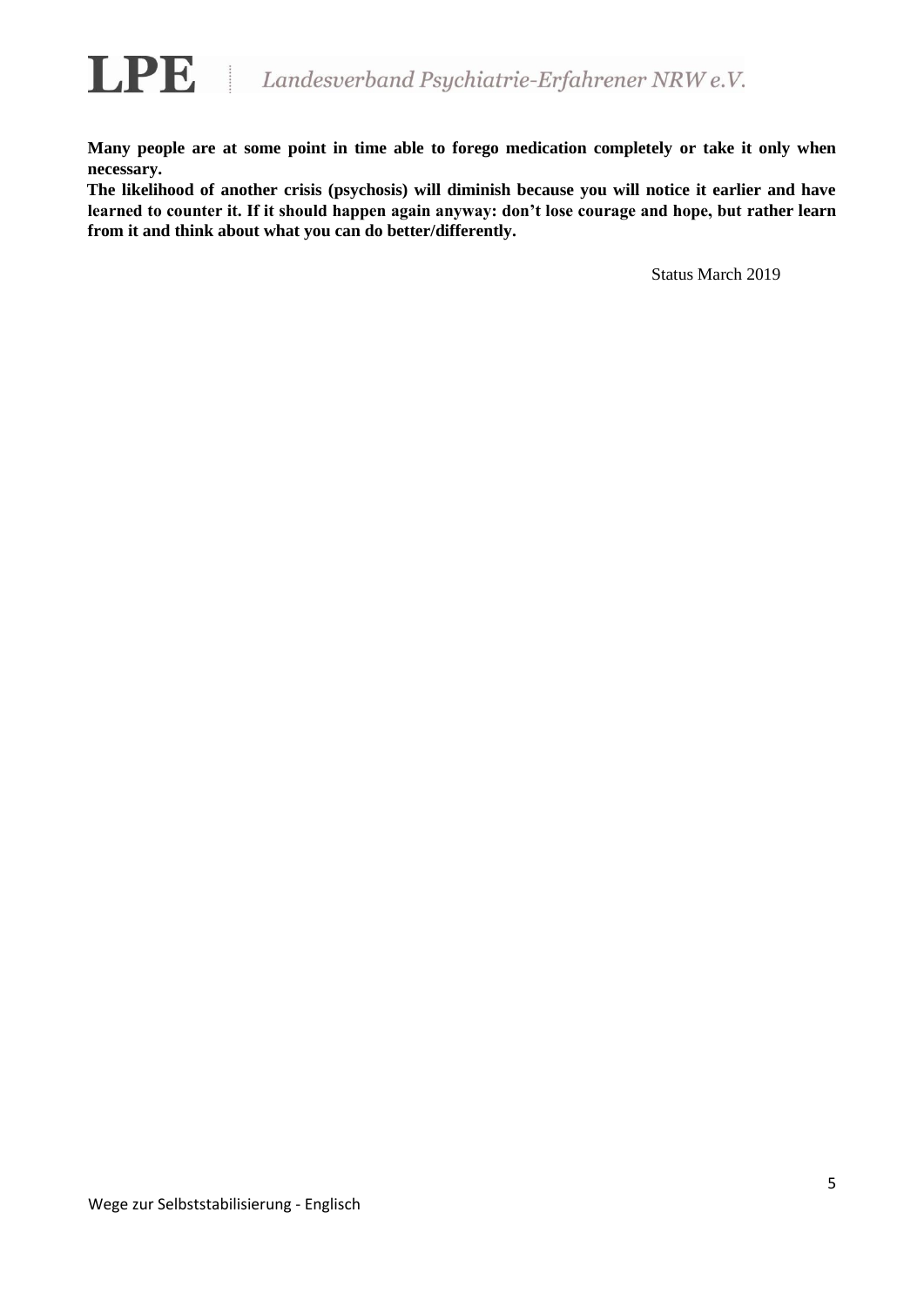

LPE Landesverband Psychiatrie-Erfahrener NRW e.V.

# Personal Crisis Plan

| 1. Pay attention to early warning signs!<br>My most important early warning signs:     | 1.)   |             |  |  |
|----------------------------------------------------------------------------------------|-------|-------------|--|--|
|                                                                                        | 2.)   |             |  |  |
|                                                                                        | 3.)   |             |  |  |
|                                                                                        | 4.)   |             |  |  |
|                                                                                        | 5.)   |             |  |  |
| 2. Contact someone who takes me<br>seriously but doesn't become<br>nervous themselves. | Name: | Telephone:  |  |  |
|                                                                                        |       |             |  |  |
|                                                                                        |       |             |  |  |
|                                                                                        |       |             |  |  |
|                                                                                        |       |             |  |  |
| 3. Get relief:                                                                         |       |             |  |  |
|                                                                                        |       |             |  |  |
|                                                                                        |       |             |  |  |
|                                                                                        |       |             |  |  |
| 4. Take protective measures:                                                           |       |             |  |  |
|                                                                                        |       |             |  |  |
|                                                                                        |       |             |  |  |
|                                                                                        |       |             |  |  |
| 5. Signal the environment that I am                                                    |       |             |  |  |
| not feeling so well at the moment.                                                     |       | To -> Name: |  |  |